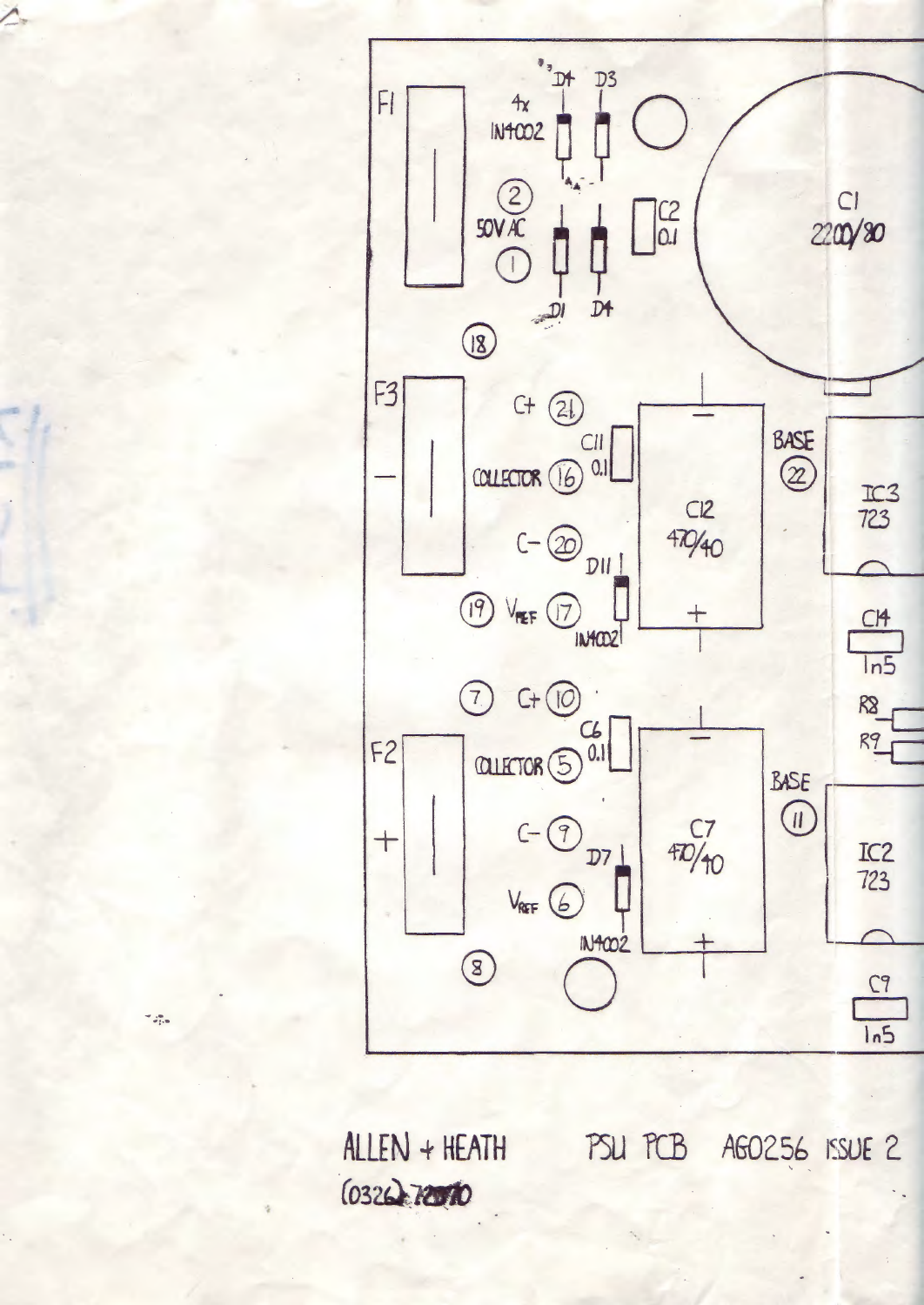

 $RPS4$ 

ARTWORK BW229 BY CD 264-87

**ISSUE 2**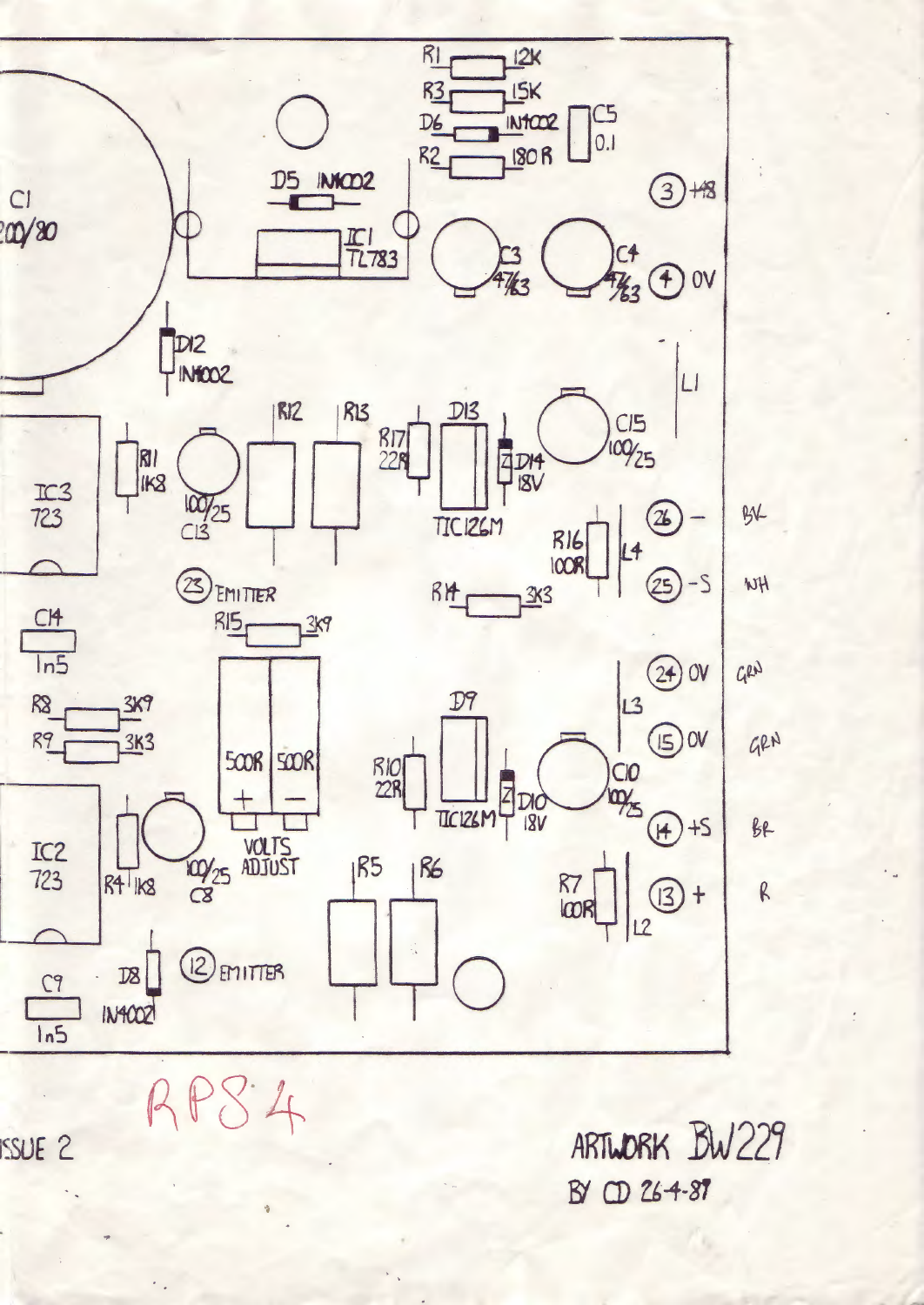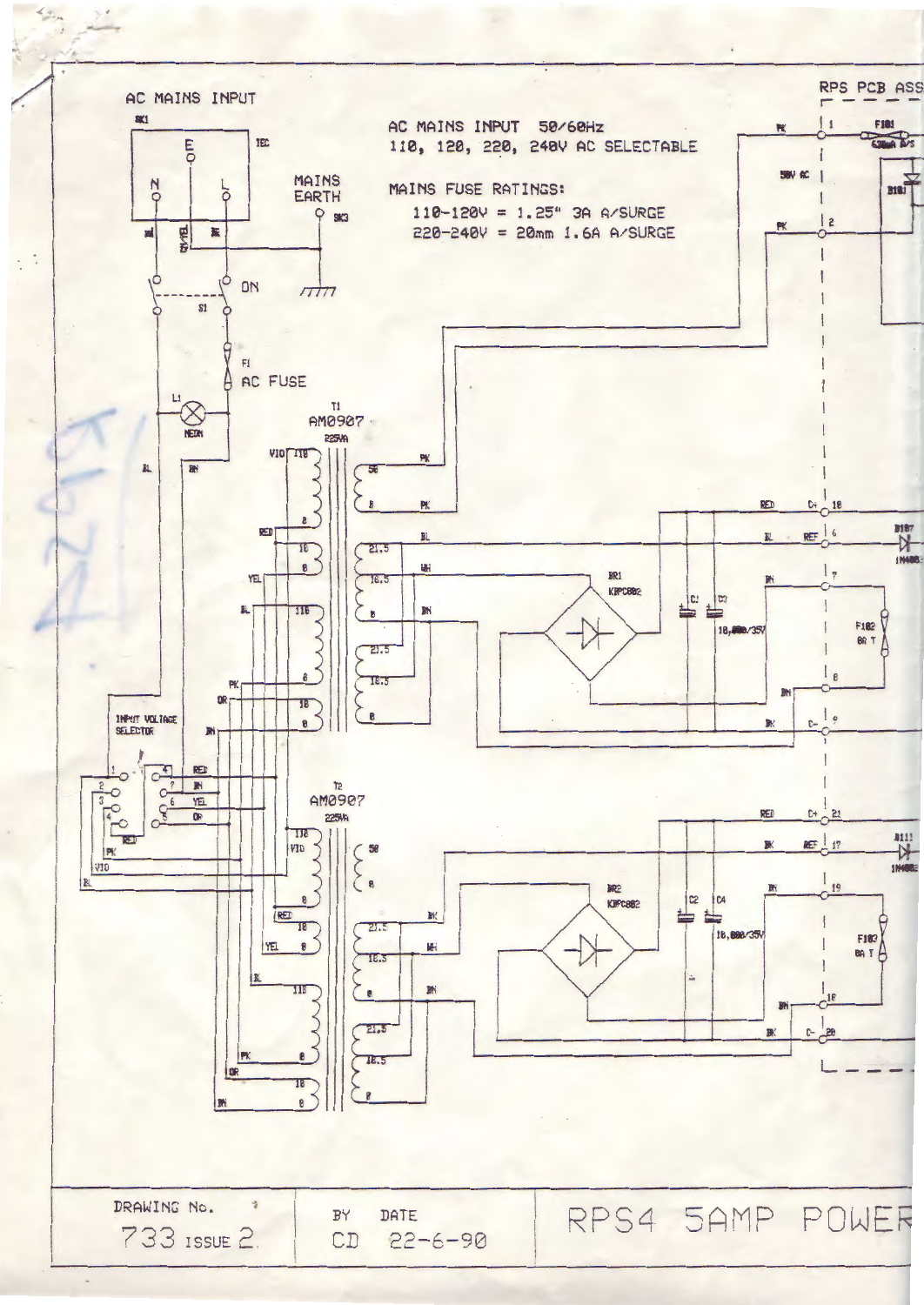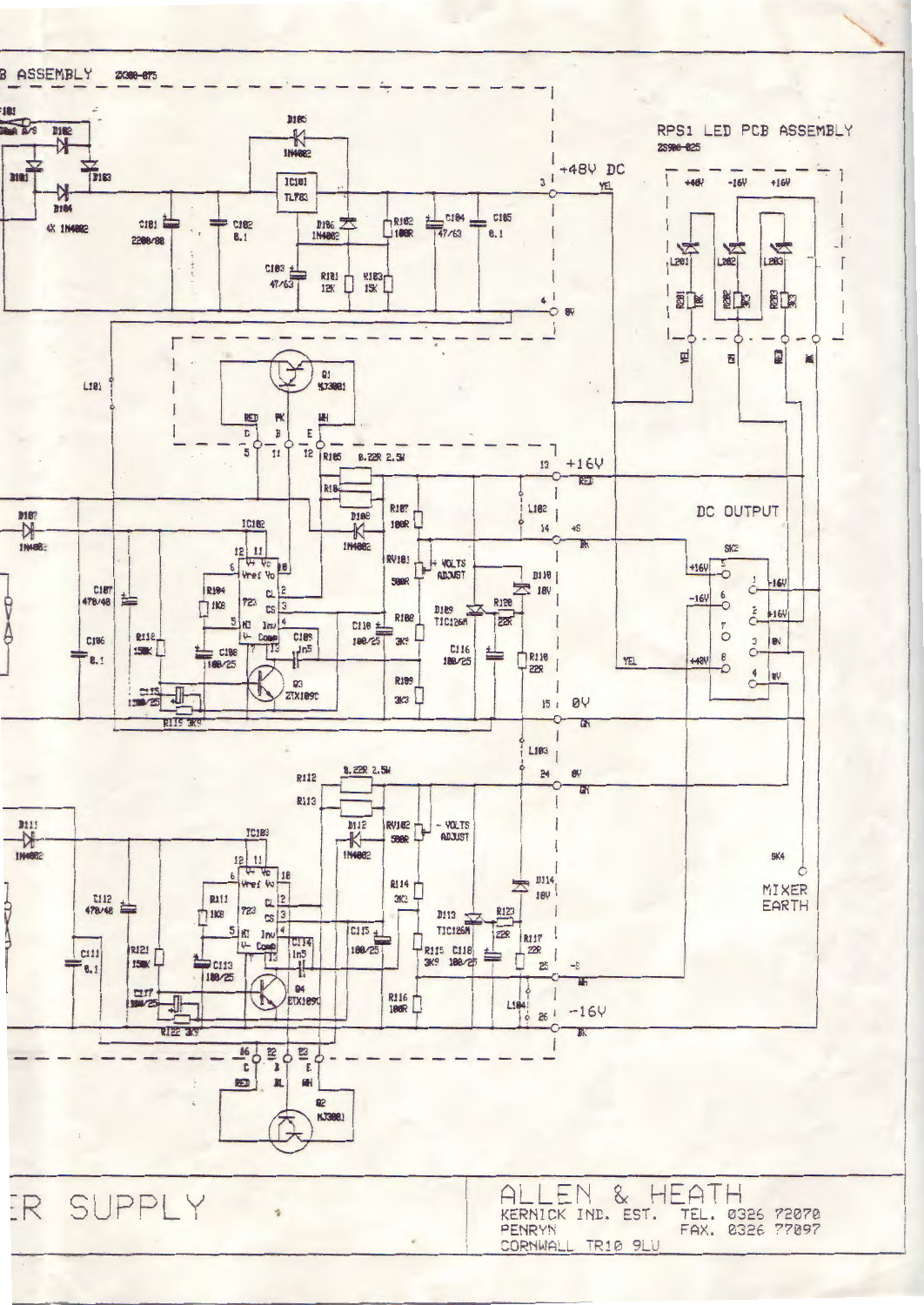